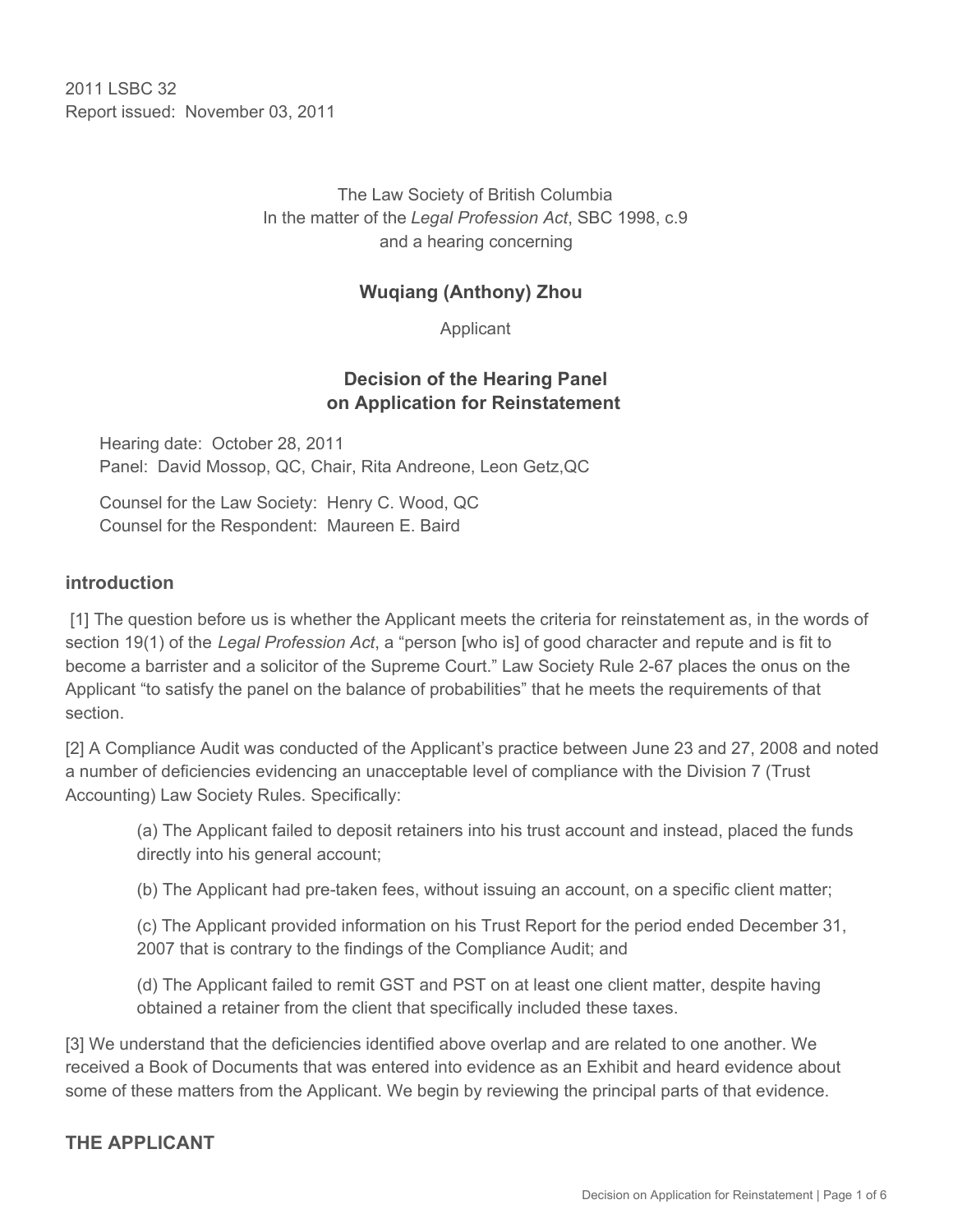[4] The Applicant is now 55 years of age, married and the father of two school-age daughters, one of whom is attending graduate school in the United States. He was born in the Shanxi Province of China and received his initial university education, including Law School, in that country. After having worked as a tour guide, he initially came to Canada in 1990, to attend a Master of Laws program at Queen's University in Ontario on a full scholarship. Upon completion of his LLM in 1991, he applied for and was accepted into the Queen's LLB program, which he completed in 1993.

[5] The Applicant's wife and first daughter joined him in Canada in December 1991 while he attended the LLB program, and when he exhausted his earnings from the previous summer as a tree planter, the family was financially supported by his spouse. The Applicant received a summer student position at a national law firm, following his first of two years in the LLB program, and eventually articled at that firm.

[6] After his call to the Bar in British Columbia on May 20, 1994, the Applicant practised as an associate at Devlin, Jensen for approximately 3 ½ years, primarily offering counsel, David Lunny, litigation support. He left that firm at the end of 1997 and, in early 2008, established himself as a sole practitioner at Anthony Zhou & Company.

[7] The Applicant testified that, when he set out to practise on his own, he only occasionally had secretarial assistance and had to learn basic law firm accounting, relying primarily on his spouse for bookkeeping services. She had had little bookkeeper training and performed these unpaid services, in addition to having primary responsibility for managing the household and raising their two daughters. Up until 2006, when the Law Society Rules removed the annual trust account audit requirement, the Applicant's trust accounts were audited annually, in accordance with the Law Society Rules, and he testified that the Auditors noted no exceptions, except in the first year of his sole practice.

[8] The Applicant testified that he did not hire and pay for a more experienced law firm bookkeeper, but he felt increasingly sorry for the burden he placed on his spouse in this regard.

# **THE COMPLIANCE AUDIT, PROFESSIONAL CONDUCT INVESTIGATIONAND CEASING PRACTICE**

[9] A detailed report upon the results of the Law Society Compliance Audit, written by Brenda L. Hersh, CMA – Auditor, Trust Assurance Department, dated August 12, 2008, a summary report signed by the Applicant on June 27, 2008 and a final reporting letter sent to the Applicant on July 15, 2008 were in evidence before us. An investigation was subsequently commenced by the Professional Conduct division of the Law Society. The Applicant cooperated fully and provided detailed explanations and responses, including an outline of changes he made immediately in response, among them retaining a bookkeeper experienced in law firm accounting to address the noted accounting process and system deficiencies. The Applicant admitted several of the noted breaches of the Division 7 accounting rules, including failure to deposit retainers into his trust account and to issue an account to a client prior to taking fees.

[10] However, before the matter was considered by the Discipline Committee of the Law Society, the Applicant ceased to practise as of December 31, 2008. When the matter came before the Discipline Committee in 2009, it was resolved that the matter be placed on the Applicant's member file, to be considered by the Credentials Committee should he apply for reinstatement. The Applicant's Professional Conduct Record was otherwise clean. The Law Society confirmed that there is no allegation of dishonesty or harm to clients or the public in this case.

[11] After ceasing practice, the Applicant returned to China to work with a brother in a business venture that proved unsuccessful, then returned to British Columbia and has provided consulting services to a friend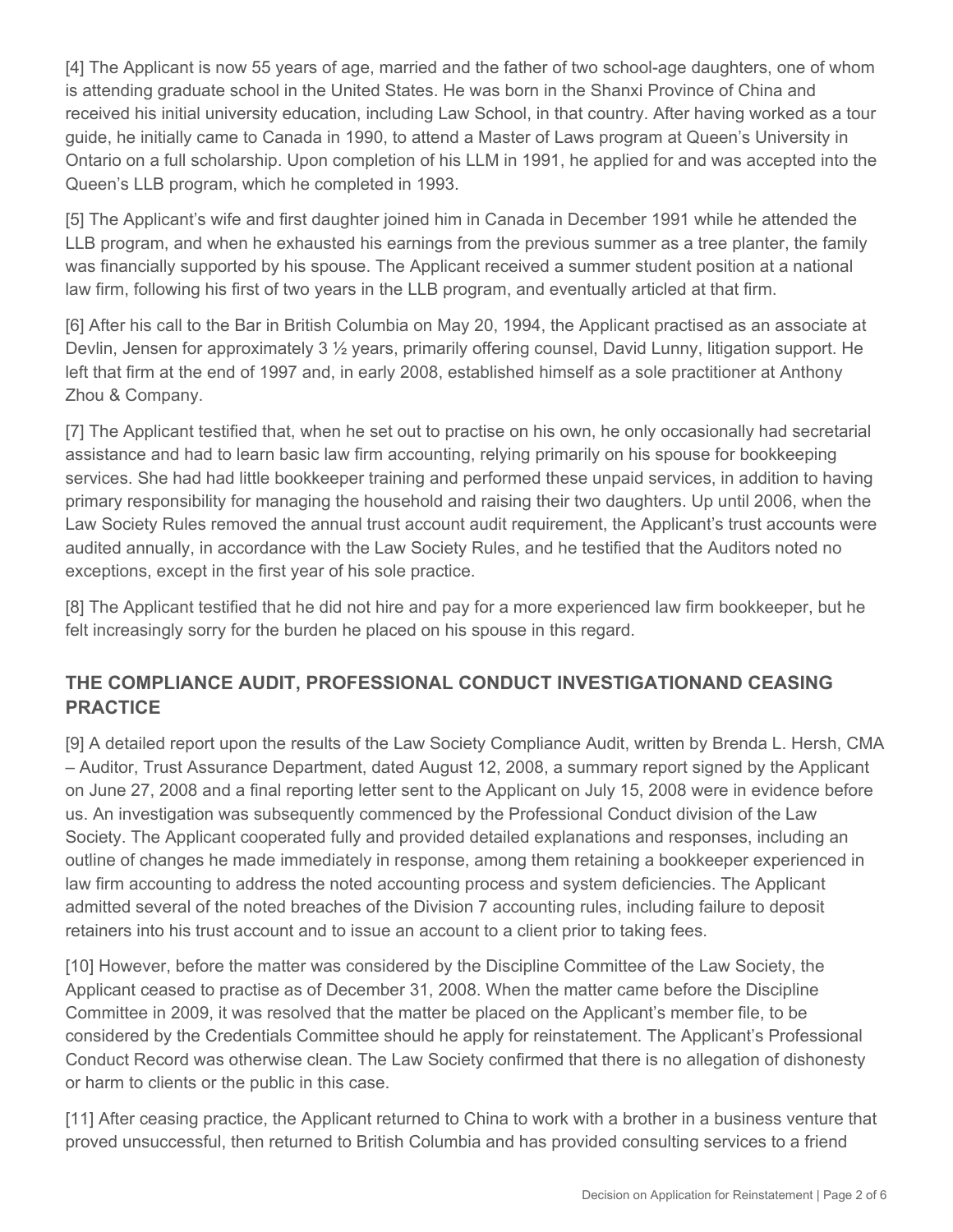who has sought to develop a market for his health food business in China.

[12] The Applicant applied for reinstatement on April 15, 2011, with the considerable support of David Lunny, his former colleague at Devlin Jensen, now at the firm Lunny MacInnes. The Credentials Committee ordered a hearing under Rule 2-52(8).

# **"GOOD CHARACTER AND REPUTE" AND "FIT TO BECOME A BARRISTER AND A SOLICITOR OF THE SUPREME COURT"**

[13] We adopt the recognition in prior hearing panel decisions such as *Law Society of BC v. Buttar*, 2009 LSBC 14 and *Law Society of BC v. McOuat*, June 12, 1992 Panel Decision at p. 11 (affirmed by the Court of Appeal in *McOuat v. Law Society of BC* (1993), 78 BCLR (2d) 106), that the meaning and scope of the expression "good character and repute" is well-summarized in an article by Mary F. Southin, QC (as she then was) published in The Advocate, "What is 'Good Character'" (1977), 35 The Advocate 129. Miss Southin wrote at 129-130:

I think in the context "good character" means those qualities which might reasonably be considered in the eyes of reasonable men and women to be relevant to the practice of law in British Columbia at the time of application.

Character within the Act comprises in my opinion at least these qualities:

1. An appreciation of the difference between right and wrong;

2. The moral fibre to do that which is right, no matter how uncomfortable the doing may be and not to do that which is wrong no matter what the consequences may be to oneself;

3. A belief that the law at least so far as it forbids things which are malum in se must be upheld and the courage to see that it is upheld.

What exactly "good repute" is I am not sure. However, the Shorter Oxford Dictionary defines "repute" as "the reputation of a particular person" and defines "reputation" as:

1. The common or general estimate of a person with respect to character or other qualities; the relative estimation or esteem in which a person is held.

2. The condition, quality or fact of being highly regarded or esteemed; also respectability, good report.

In the context of s. 41 I think the question of good repute is to be answered thus: would a right-thinking member of the community consider the applicant to be of good repute?

These views have been cited with approval in a number of decisions both in this province and elsewhere.

[14] The test of good character and repute has both subjective and objective aspects. This was explained by the hearing panel in *McOuat*, (supra), at p. 12:

The word "character" in the expression "good character and repute" has been treated in many decided cases, especially the older ones, as importing the character or "characterization" given the applicant by other persons, what may be called a subjective sense. An example is *Leader v. Yell*  (1864), 16 CB (NS) 584; 143 ER 1256 where Erle CJ said:

Good or bad character does not depend on what a man knows of himself; it means his general reputation in the estimation of his neighbours.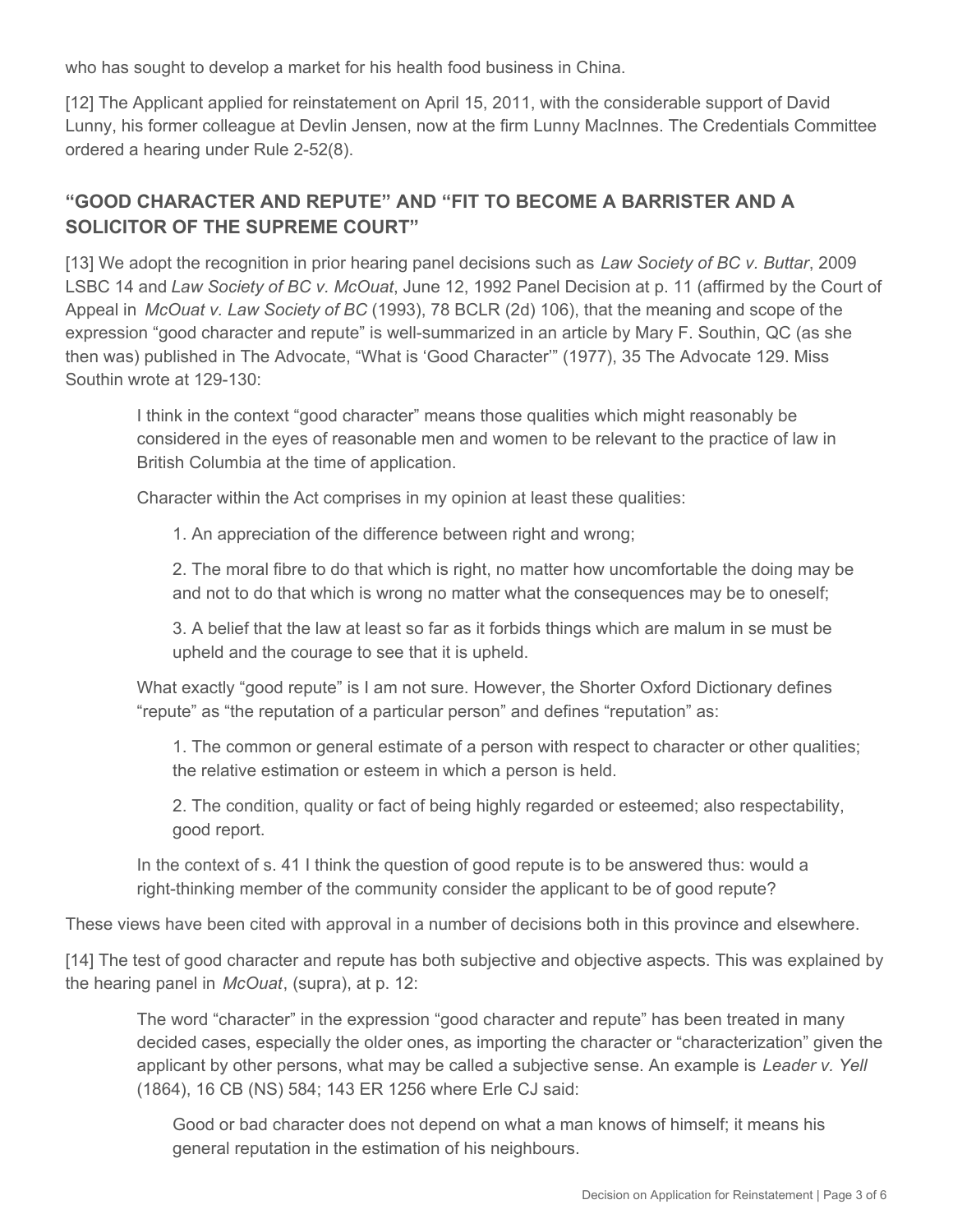In the same case Byles J said:

... character does not mean a man's real conduct and mode of life, but it means his reputation among his neighbours.

In more recent cases the words "good character" seem to be applied in the context of "strength of character" or "character defect". Used in that way the expression "good character" refers to what a man's personality, principles and beliefs actually are as opposed to the way the community regards him, whether or not he has earned the good or bad regard in which he is held. This sense may be considered objective.

One tends to naturally consider it more important that a lawyer be a good person and have and act upon correct principles as opposed to being regarded, rightly or wrongly, by others as seeming to be good or bad. But we think we are required to consider the regard in which the candidate is held by others as well as the qualities of character Mr. McOuat possesses, that is both the subjective and objective senses of "good character":

[15] In this same case, the panel explained the fitness test at pp. 17-18:

The demands placed upon a lawyer by the calling of barrister and solicitor are numerous and weighty and "fitness" implies possession of those qualities of character to deal with the demands properly. The qualities cannot be exhaustively listed but among them must be found a commitment to speak the truth no matter the personal cost, resolve to place the client's interest first and to never expose the client to risk of avoidable loss and trustworthiness in handling the money of a client.

The cannons [sic] of legal ethics [*Professional Conduct Handbook*, chapter 1] adopted by the Law Society provide assistance, when they assert:

A lawyer is a minister of justice, an officer of the Courts, a client's advocate, and a member of an ancient, honourable and learned profession.

In these several capacities it is a lawyer's duty to promote the interests of the State, serve the cause of justice, maintain the authority and dignity of the Courts, be faithful to clients, be candid and courteous in relations with other lawyers and demonstrate personal integrity.

[16] There is overlap between the character test and the fitness test. If this applicant fails the character test, he will automatically fail the fitness test (*McOuat*, supra).

[17] *Law Society of BC v. Schuetz*, 2011 LSBC 14, confirmed much of the foregoing and at para. 19 summarized that the expectations of both the public and the profession ought to be reflected in assessing fitness, character and reputation, with reference to the hearing panel decision in *Law Society of BC v. DM* , June 14, 1994, Panel Decision at pp.4-5:

... fitness in this context depends on good character and reputation and must reflect to some extent the expectations of both the public generally and other lawyers specifically in what both groups desire, need or otherwise seek in a member of this profession. Like it or not, lawyers are held out to represent themselves as a community to the larger public community and as a group which, because of its honesty and integrity, enjoys an especial place. Accordingly, the status of barrister and solicitor requires that a special standard of honesty, integrity, and trustworthiness be imposed, met and kept at all times so that public confidence is maintained and properly nurtured. To prove that this standard is met and will be met thus requires more than a reflection on a person's past honest conduct. The burden is high so that same public can see that as a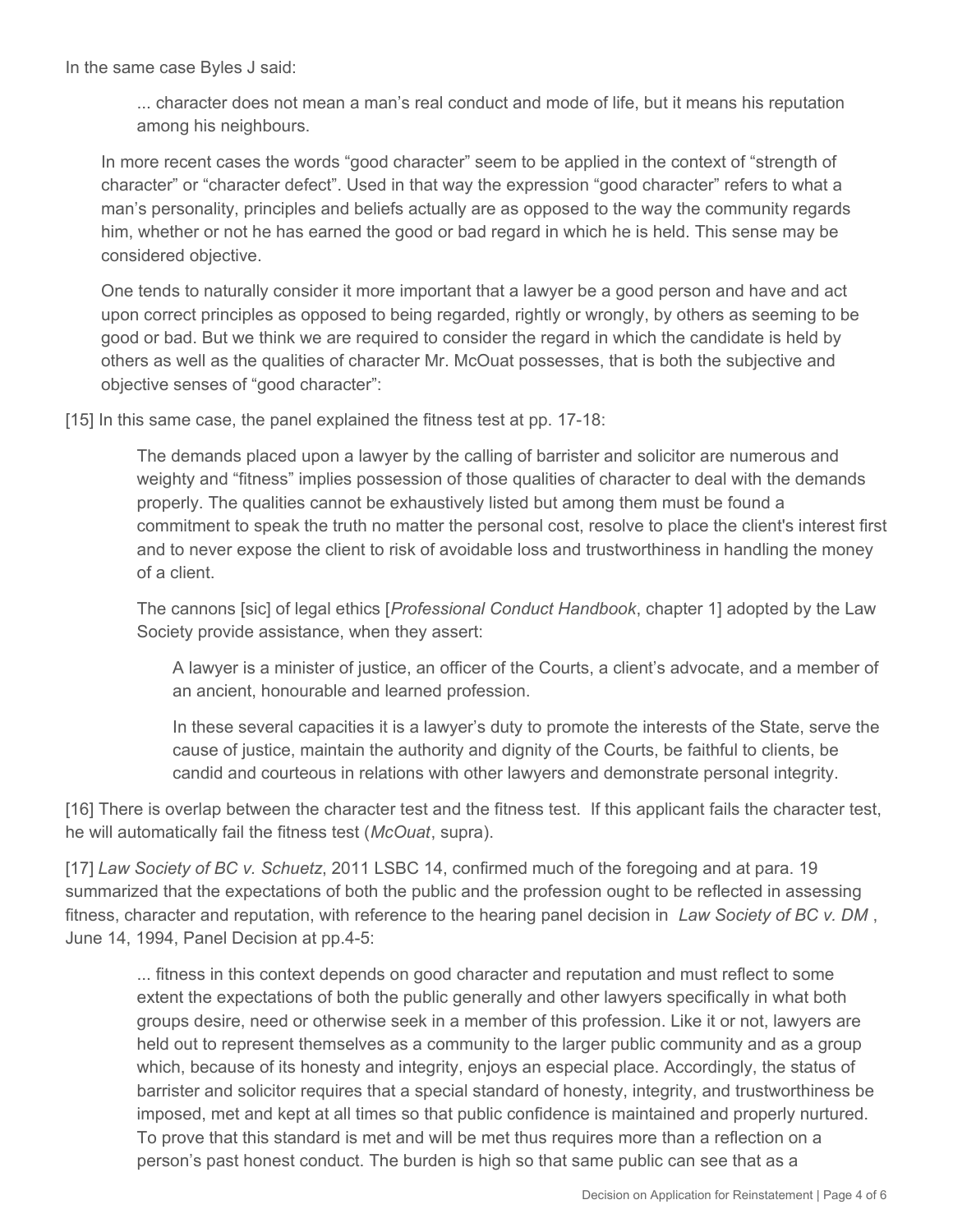profession having earned and been granted their trust, will continue to work toward doing everything necessary to keep it. To this end a lawyer must not only show that he or she has all the attributes of good character - honesty being one of them the lawyer must also show that he or she has other attributes from which a forecast of future integrity can be made. In summary, the profession at large and also the general public require lawyers to adhere to impeccable standards of behaviour and it is only through the adherence to such standards that we may achieve and keep the high regard for which we as a profession clamber and which, inter alia, gives to lawyers both status and economic advantage.

The Applicant must establish that he is of good character at the time of the hearing. However, the standard is not one of perfection. The hearing panel in *Law Society of BC v. Lee*, 2009 LSBC 22 at para. [79] stated this principle by quoting *Law Society of Upper Canada v. Schuchert*, [2001] LSDD No. 63, at para. 18:

The relevant test is not whether there is too great a risk of future abuse by the applicant of the public trust, but whether the applicant has established his good character at the time of the hearing on a balance of probabilities. The test does not require perfection or certainty.

[18] Mr. Lunny has written to the Law Society by letter in evidence dated June 6, 2011, to attest to the Applicant's good character, "moral integrity" and "keen awareness of and scrupulous adherence to the standards of professional conduct." Mr. Lunny offered in that letter to have the Applicant join his firm as an associate to work under Mr. Lunny's supervision. He will not handle trust funds or have administrative responsibilities.

[19] The Applicant regrets and admits the deficiencies in the Compliance Audit Summary Report. As to the failure to deposit the retainer in trust and the issue of pre-taking [paragraph 2 (a) and (b)], he explained that this was the first payment towards a three-tranche retainer. Although he ultimately deposited the client's cheque in his general account, he had waited one month before doing so to complete the work contemplated for that first tranche and then paid himself. He often hand-delivered to clients accounts that were prepared on the spot, without filed copies.

[20] Subject to our remarks concerning conditions and limitations below, our view is that no material issues concerning the Applicant's good character and repute and his fitness to be reinstated as a barrister and a solicitor of the Supreme Court are raised by the Division 7 accounting issues disclosed by the 2008 Compliance Audit and the subsequent Professional Conduct investigation. This is largely as a result of the Applicant's responses to the deficiencies identified and his taking, where he could, of immediate steps to address the deficiencies in processes and systems, admissions and actions..

[21] The undisputed evidence is that the Applicant was blind to the strict Division 7 accounting requirements and the reasons for their existence. After 2006, he took on a "relaxed" attitude to his practice's compliance with them, he stated, to relieve his spouse's bookkeeping burden. At some point in his practice, he even stopped asking for retainers and billed as work on files was completed. While the audit disclosed an overall unacceptable level of accounting rule compliance, the Panel is satisfied that he understands the importance of meticulous compliance with the accounting rules. In addition, the Panel is impressed that the Applicant understands and acknowledges that it is best that he practises at a firm that can handle all the administrative duties, rather than attempting to do so on his own as a sole practitioner.

[22] We have reached the conclusion, on a consideration of all of the evidence, that the Applicant has satisfied the burden resting on him to show that he is a "person of good character and repute and is fit to become a barrister and a solicitor of the Supreme Court" and is entitled, therefore, to be reinstated. Subject to the discussion below, his application for reinstatement as a member of the Law Society of British Columbia is granted.